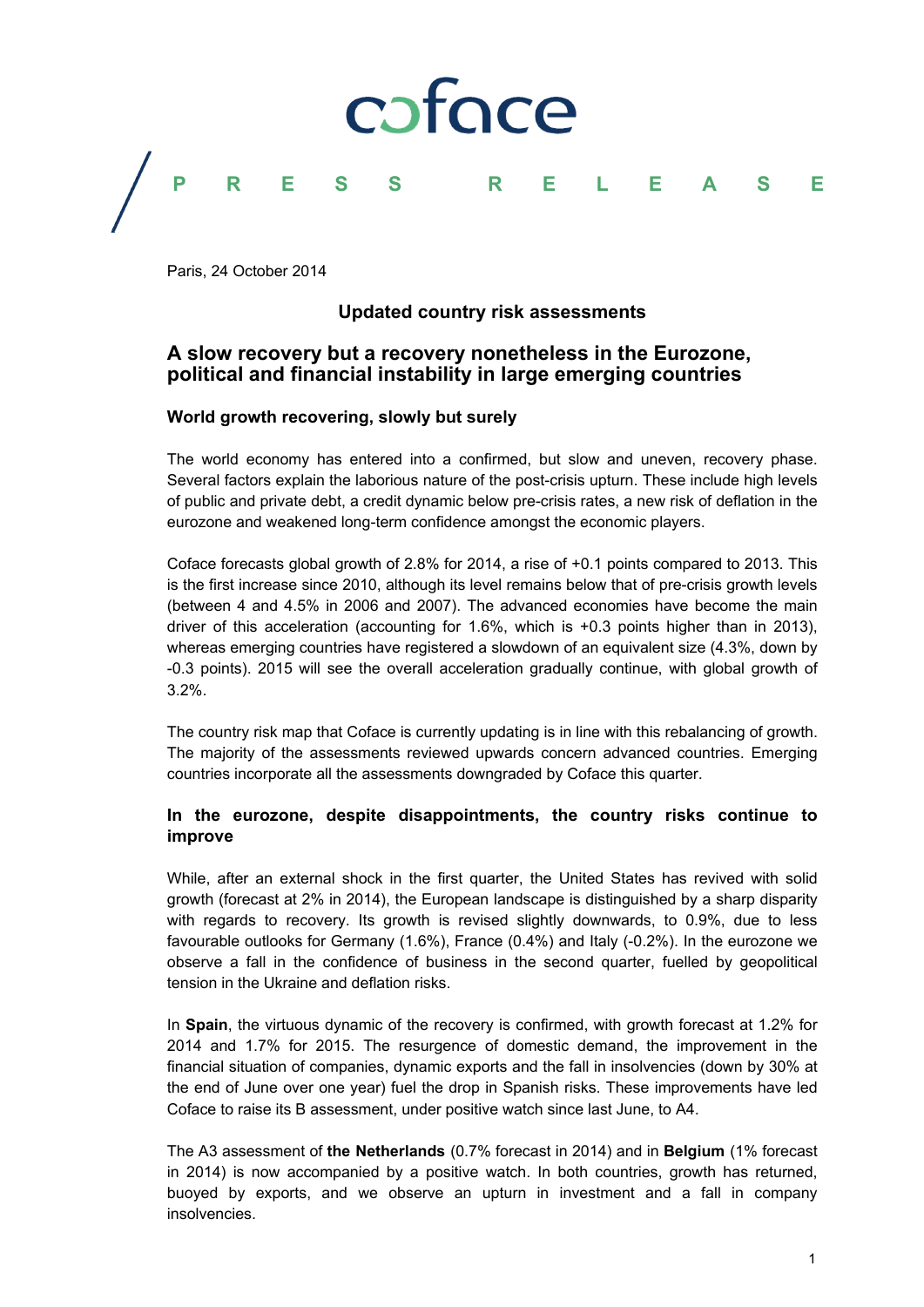# coface **PRESS RELEASE**

# **Faced with the challenges of macro-financial and political shocks, Russia, Turkey and Venezuela are downgraded**

In reaction to recent changes in the political and social context and taking into account their impact on corporate activity, Coface has announced three major downgrades.

The country assessment for **Russia** is downgraded to C. The Ukrainian crisis has certainly had a negative impact on growth (forecast at 0% in 2014), principally due to the fall in investments and deceleration in consumption. Moreover, investment difficulties were already perceptible in 2013 and illustrate the Russian economic players' lack of confidence in the business climate. The large outflows of capital from Russia since 2008 are testament to this. We also take into account the fact that Russian companies are massively indebted in terms of currencies. With limited access to markets due to the current sanctions and some affected by the fall in the rouble, companies are facing major repayment deadlines in a year from now.

**Turkey** has had its assessment downgraded to B. While the economic activity in Turkey is showing a certain resilience (3.3% forecast in 2014), on the corporate side, foreign debt remains high, which increases exposure to foreign exchange risk. The lira has proved to be very volatile and sensitive to changes in the Fed's monetary policy. Indeed, Coface's payment experience concerning Turkish companies has sharply deteriorated. On a political level, growing tensions on the country's borders are likely to affect internal stability.

**Venezuela** is now placed in D category. The country has sunk into recession (-2.5%) and hyperinflation (64% in 2014), fuelled by a shortage of goods and against the backdrop of political and social tensions. The risk of nationalisation and, above all, the rationing of imports and control of prices and margins, have cast a shadow over a very difficult business environment for companies.

#### **MEDIA CONTACT**

Maria KRELLENSTEIN - T. +33 (0)1 49 02 16 29 maria.krellenstein@coface.com

#### **About Coface**

The Coface Group, a worldwide leader in creditinsurance, offerscompaniesaround the globe solutions to protectthemagainst the risk of financial default of their clients, both on the domesticmarket and for export. In 2013, the Group, supported by its 4,440 staff,posted a consolidated turnover of €1.440 billion.Presentdirectly or indirectlyin 98 countries, itsecures transactions of over 37,000 companies in more than 200 countries.Each quarter, Coface publishesitsassessments of country risk for 160 countries, based on its unique knowledge of companies' paymentbehaviour and on the expertise of its 350 underwriterslocated close to clients and theirdebtors.

In France, Coface manages export public guarantees on behalf of the French State.

www.coface.com

Coface SA. is listed on Euronext Paris – Compartment A ISIN: FR0010667147 / Ticker: COFA